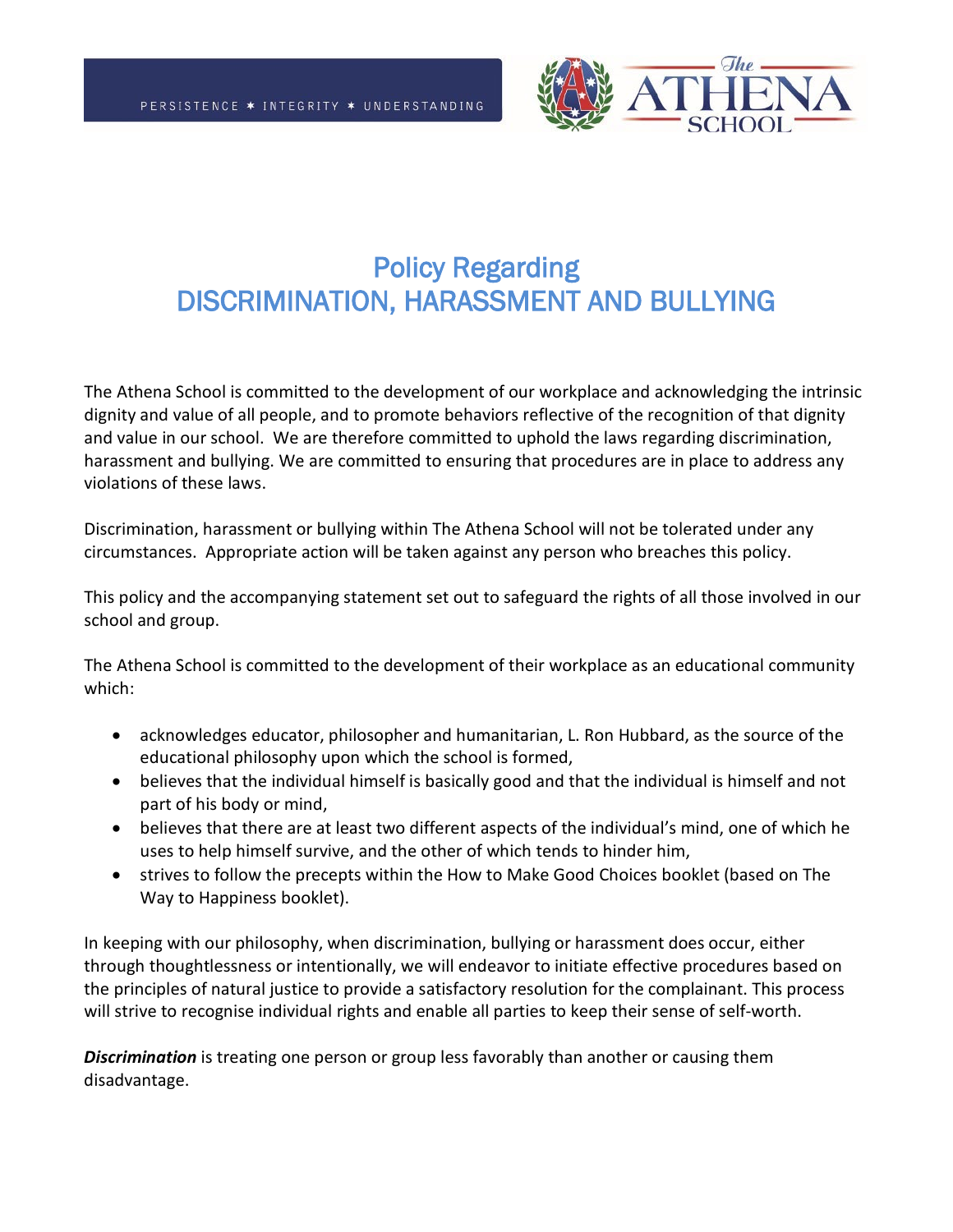*Harassment* is a type of discrimination. In general, unlawful harassment is any form of conduct or behavior which affects a person that is unwelcome or uninvited, is based on unlawful reasons and a reasonable person would have anticipated might humiliate, offend or intimidate the person exposed to the conduct.

*Bullying* is repeated, unreasonable behaviour e.g. humiliation, intimidation or threat directed toward another that may cause harm, including risks to health and safety. Bullying may also amount to unlawful discrimination or harassment

Discrimination, harassment or are not always intended, acts or behavior, which some see as amusing or trivial, may hurt or offend another. The complainant does not need to demonstrate disadvantage to prove the situation, it is sufficient to have felt offended, humiliated or intimidated by the behavior and for it to be reasonable to have felt that way. Bullying or harassment can often occur when power is used wrongly.

Discrimination, harassment or bullying can have a serious adverse impact on the work satisfaction and performance of staff and students. It can take many forms. It can be overt or subtle, direct or indirect for example, where a hostile feeling/environment is created without any direct attacks being made on a person.

## **Responsibilities**

In an endeavor to address any discrimination, harassment or bullying, The Athena School Executive Council is required to:

- implement this Policy Regarding Discrimination, Harassment and Bullying;
- ensure that appropriate programs and procedures are developed, implemented and promoted in the school community;
- adopt Applied Scholastics International guidelines for educating against and managing discrimination, harassment or bullying;
- access training and awareness raising professional development provisions to ensure that all members of the community are aware of their rights and responsibilities particularly new staff, parents and students;
- encourage the development of a harassment free environment among students, staff, parents and the wider community;
- ensure all staff in managerial or supervisory roles explicitly promote this policy;
- comply with the procedures for managing incidents of harassment as documented in the related policies and procedures.

All members of the school community have the responsibility to conduct themselves in a manner that does not condone any form of discrimination, harassment or bullying by another person.